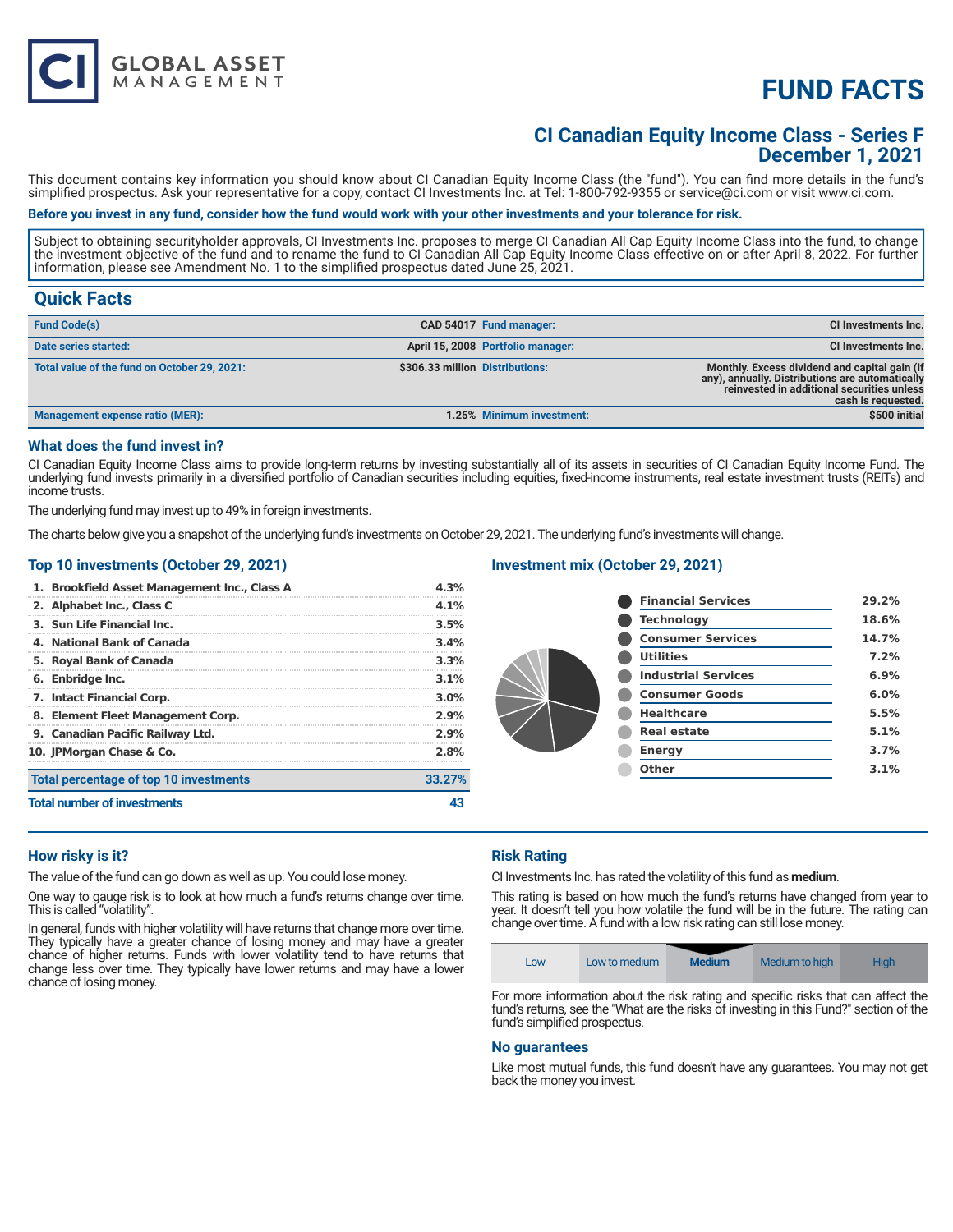# **CI Canadian Equity Income Class - Series F**

#### **How has the fund performed?**

This section tells you how Series F securities of the fund have performed over the past 10 years. Returns are after expenses have been deducted. These expenses reduce the fund's returns.

#### **Year-by-year returns**

This chart shows how Series F securities of the fund performed in each of the past 10 calendar years. This fund series dropped in value in 1 of the last 10 calendar years. The range of returns and change from year to year can help you assess how risky the fund has been in the past. It does not tell you how the fund will perform in the future.



#### **Best and worst 3-month returns**

This table shows the best and worst returns for Series F securities of the fund in a 3-month period over the past 10 years to October 29, 2021. The best and worst 3-month returns could be higher or lower in the future. Consider how much of a loss you could afford to take in a short period of time.

|                     | <b>Return</b> | 3 months ending | If you invested \$1,000 at the beginning of the period |
|---------------------|---------------|-----------------|--------------------------------------------------------|
| <b>Best return</b>  | 12.1%         | June 30. 2020   | Your investment would rise to \$1,121                  |
| <b>Worst return</b> | $-19.3\%$     | March 31, 2020  | Your investment would drop to \$807                    |

#### **Average return**

A person who invested \$1,000 in Series F securities of the fund 10 years ago would have had \$2,545 as of October 29, 2021. This works out to an annual compound return of 9.8%.

#### **Who is this fund for?**

#### **This fund may be suitable for you if you:**

- are willing to accept a medium degree of risk
- are seeking a regular source of income and the potential for capital appreciation
- are planning to hold your investment for the medium to long term

#### **A word about tax**

In general, you'll have to pay income tax on any money you make on a fund. How much you pay depends on the tax laws where you live and whether or not you hold the fund in a registered plan such as a Registered Retirement Savings Plan, or a Tax-Free Savings Account. Keep in mind that if you hold your fund in a non-registered account, fund distributions are included in your taxable income, whether you get them in cash or have them reinvested.